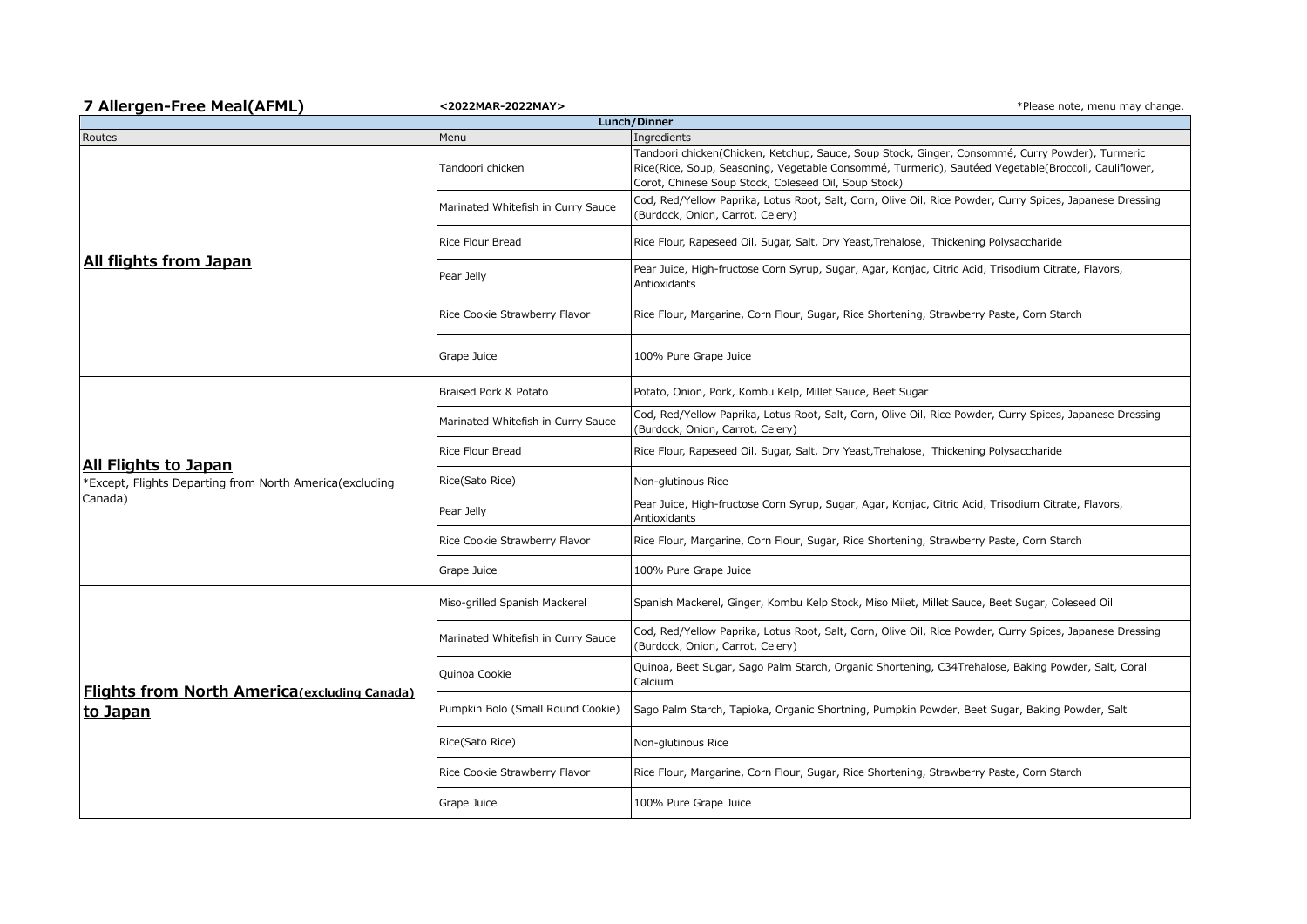| <b>Second Meal</b>                                                                                                                                                                                                                    |                               |                                                                                                                                                                                                                                                                                           |  |  |
|---------------------------------------------------------------------------------------------------------------------------------------------------------------------------------------------------------------------------------------|-------------------------------|-------------------------------------------------------------------------------------------------------------------------------------------------------------------------------------------------------------------------------------------------------------------------------------------|--|--|
| Routes                                                                                                                                                                                                                                | Menu                          | Ingredients                                                                                                                                                                                                                                                                               |  |  |
| The Following Flights from Japan<br>to North America, Mexico, Europe<br>NH010,110(JFK) /006,126(LAX)/008(SFO) / 012,112(ORD)<br>002,102(IAD)/114,174(IAH) / 118,178(SEA) / 180(MEX)<br>231(BRU)/211(LHR) / 215(CDG)/223(FRA)/217(MUC) | Stir-fried Pork w/Ginger      | Stir-fried Pork w/Ginger(Pork, Sauce, Beet Sugar, Seasoning, Ginger, Coleseed Oil, Salt, Paprika), Steamed<br>Rice w/Japanese Shiso Herb(Rice, Japanese Shiso Herb), Spinach & Bean Sprout Namul(Spinach, Bean<br>Sprout, Carrot, Coleseed Oil, Salt, Vegetable Consommé, Pepper, Garlic) |  |  |
|                                                                                                                                                                                                                                       | Rice Flour Bread              | Rice Flour, Rapeseed Oil, Sugar, Salt, Dry Yeast, Trehalose, Thickening Polysaccharide                                                                                                                                                                                                    |  |  |
|                                                                                                                                                                                                                                       | Grape Jelly                   | Grape Juice (Glucose Liguid Sugar & Fruit Sugar) Liguid Sugar, Sugar, Agar, Konjac, Citric Acid, Flavor,<br>Sodium Citrate, Antioxidant (Vitamin C)                                                                                                                                       |  |  |
|                                                                                                                                                                                                                                       | Rice Cookie Strawberry Flavor | Rice Flour, Margarine, Corn Flour, Sugar, Rice Shortening, Strawberry Paste, Corn Starch                                                                                                                                                                                                  |  |  |
|                                                                                                                                                                                                                                       | Grape Juice                   | 100% Pure Grape Juice                                                                                                                                                                                                                                                                     |  |  |
|                                                                                                                                                                                                                                       | Rice Chocolate Cake           | Ground Rice (Domestic), Beet Sugar, Coconut Milk, Shortening (Oil Of Palm), Oligosaccharide-Syrup, Cacao<br>Mass, Starch (Sago Palm), Cocoa Powder, Salt, Baking Powder                                                                                                                   |  |  |
| The Following Flights from Europe, Mexico<br>to Japan<br>NH179(MEX)/232(BRU) / 212(LHR) / 216(CDG)/224, 204(FRA)<br>218(MUC) / 206(VIE)                                                                                               | Pork Hamburger Steak          | Pork Lean Meat, Onion, Tomato Puree, Palm Starch, Millet Sauce, Salt, Beet Sugar, Coleseed Oil, Kombu Kelp,<br>Pepper                                                                                                                                                                     |  |  |
|                                                                                                                                                                                                                                       | <b>Rice Flour Bread</b>       | Rice Flour, Rapeseed Oil, Sugar, Salt, Dry Yeast, Trehalose, Thickening Polysaccharide                                                                                                                                                                                                    |  |  |
|                                                                                                                                                                                                                                       | Rice(Sato Rice)               | Non-glutinous Rice                                                                                                                                                                                                                                                                        |  |  |
|                                                                                                                                                                                                                                       | Grape Jelly                   | Grape Juice(Glucose Liquid Sugar & Fruit Sugar) Liquid Sugar, Sugar, Agar, Konjac, Citric Acid, Flavor,<br>Sodium Citrate, Antioxidant (Vitamin C)                                                                                                                                        |  |  |
|                                                                                                                                                                                                                                       | Rice Cookie Strawberry Flavor | Rice Flour, Margarine, Corn Flour, Sugar, Rice Shortening, Strawberry Paste, Corn Starch                                                                                                                                                                                                  |  |  |
|                                                                                                                                                                                                                                       | Grape Juice                   | 100% Pure Grape Juice                                                                                                                                                                                                                                                                     |  |  |
|                                                                                                                                                                                                                                       | Rice Chocolate Cake           | Ground Rice (Domestic), Beet Sugar, Coconut Milk, Shortening (Oil Of Palm), Oligosaccharide-Syrup, Cacao<br>Mass, Starch (Sago Palm), Cocoa Powder, Salt, Baking Powder                                                                                                                   |  |  |
| The Following Flights from North America<br>lto Japan<br>NH009,109(JFK) / 011,111(ORD) / 005,105,125(LAX) / 007,107(SFO)<br>101,001(IAD) / 119(SJC) / 117,177(SEA) / 113,173(IAH)<br>181,183,185(HNL)                                 | Whitefish in curry sauce      | Hoki, Onion, Soup (Yeast Extract, Beet Molasses, Salt, Kelp Extract, Shiitake Mushroom Extract), Carrot,<br>Shimeji Mushroom, Powdered Soup, Beet Sugar, Ginger, Seasonig, Vegetable, Curry Powder, Garlic,<br>Trehalose, Modified Starch                                                 |  |  |
|                                                                                                                                                                                                                                       | Rice(Sato Rice)               | Non-glutinous Rice                                                                                                                                                                                                                                                                        |  |  |
|                                                                                                                                                                                                                                       | Rice Cookie Strawberry Flavor | Rice Flour, Margarine, Corn Flour, Sugar, Rice Shortening, Strawberry Paste, Corn Starch                                                                                                                                                                                                  |  |  |
|                                                                                                                                                                                                                                       | Grape Juice                   | 100% Pure Grape Juice                                                                                                                                                                                                                                                                     |  |  |